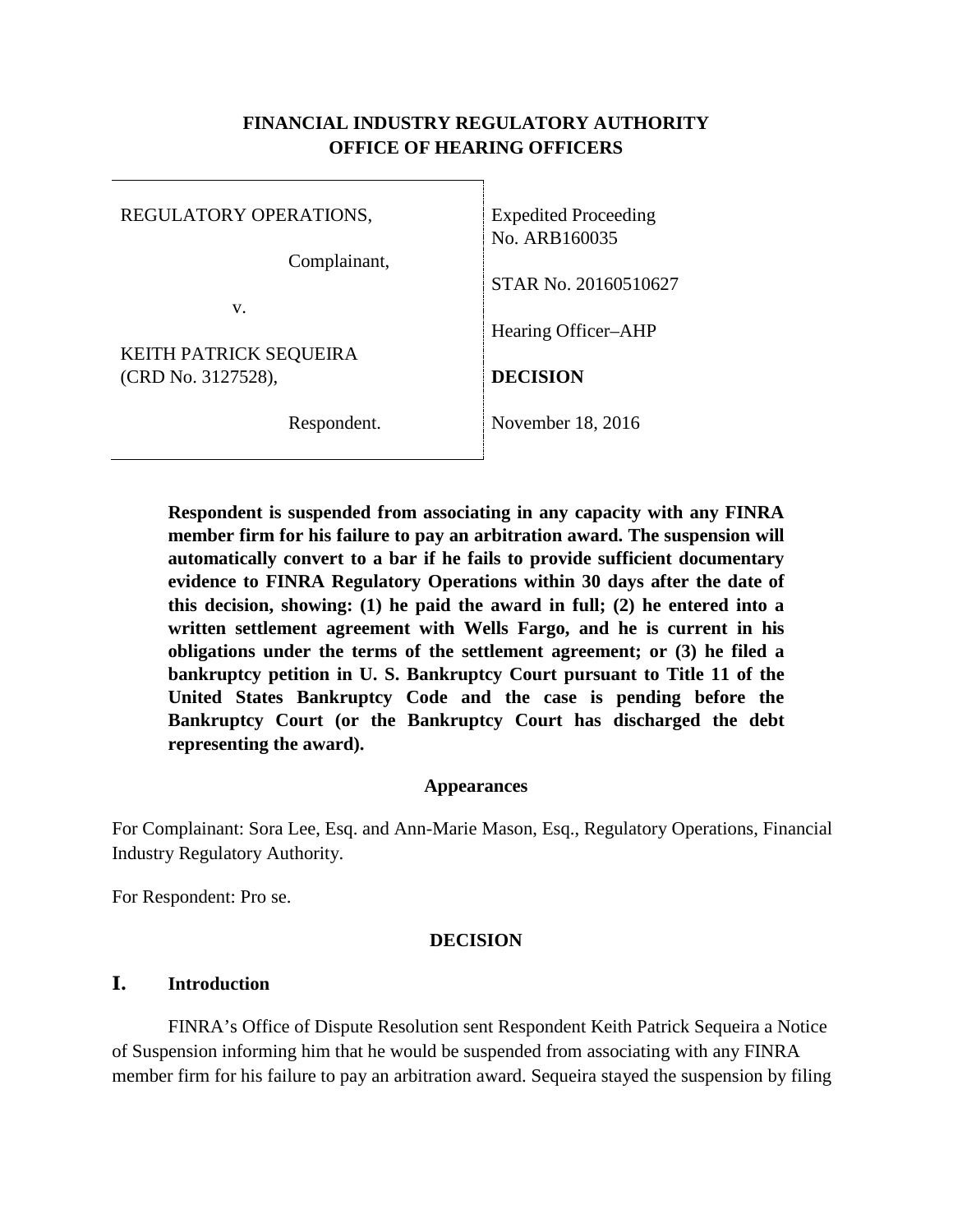a hearing request with FINRA's Office of Hearing Officers. Sequeira's hearing request was granted.

Sequeira contended that he had timely filed a motion to vacate the arbitration award and that the motion had not been adjudicated on the merits. Thus, he argued that he could not be suspended under FINRA's By-Laws and rules for his failure to pay the award.

Regulatory Operations moved to dismiss Sequeira's hearing request, claiming that he had failed to assert a valid defense under Rule  $9554$ .<sup>[1](#page-1-0)</sup> Regulatory Operations argued that Rule 9554 requires that a hearing request must "demonstrate" a valid defense upon which relief could be granted.<sup>[2](#page-1-1)</sup> And here, Regulatory Operations stressed that Sequeira had not identified and established a valid defense because the records it had obtained from the New Jersey Superior Court showed that the court had dismissed the complaint in which Sequeira sought to have the arbitration award vacated.<sup>[3](#page-1-2)</sup>

I denied Regulatory Operations' motion to dismiss for two reasons. First, the motion was procedurally improper. As the National Adjudicatory Council recently held in *Dep't of Enforcement v. Lundgren*, Expedited Proceeding No. FPI150009, 2016 FINRA Discip. LEXIS 2, at \*11 (Feb. 18, 2016),

[T]he rules governing these proceedings provide a streamlined, expedited adjudicatory process. That process begins with a request for hearing in which the respondent must assert his defenses, and it culminates in a prompt hearing at which the respondent presents those defenses. *See* FINRA Rule 9559(0(4) (requiring that the hearing be held within 30 days after a respondent files his hearing request) .... The rules do not provide an alternative, pre-hearing means for adjudicating defenses. Specifically, the rules do not authorize dispositive motions, such as motions to dismiss, motions for summary disposition, or similar procedural devices. Indeed, allowing such motions would inject an increased level of procedural complexity inconsistent with the expedited nature of these proceedings.

Second, FINRA Rule 9554 requires a respondent to assert one of the permitted defenses for failure to pay an arbitration award in an expedited proceeding, but it does not require a respondent to submit documentary proof with the hearing request conclusively establishing the asserted defense. Indeed, the purpose of the hearing is to give a respondent an opportunity to

<span id="page-1-0"></span> $<sup>1</sup>$  Mot. to Dismiss (Sept. 2, 2016).</sup>

<span id="page-1-1"></span> $^{2}$  *Id.* at 1.

<span id="page-1-2"></span><sup>3</sup> *Id.* at 6.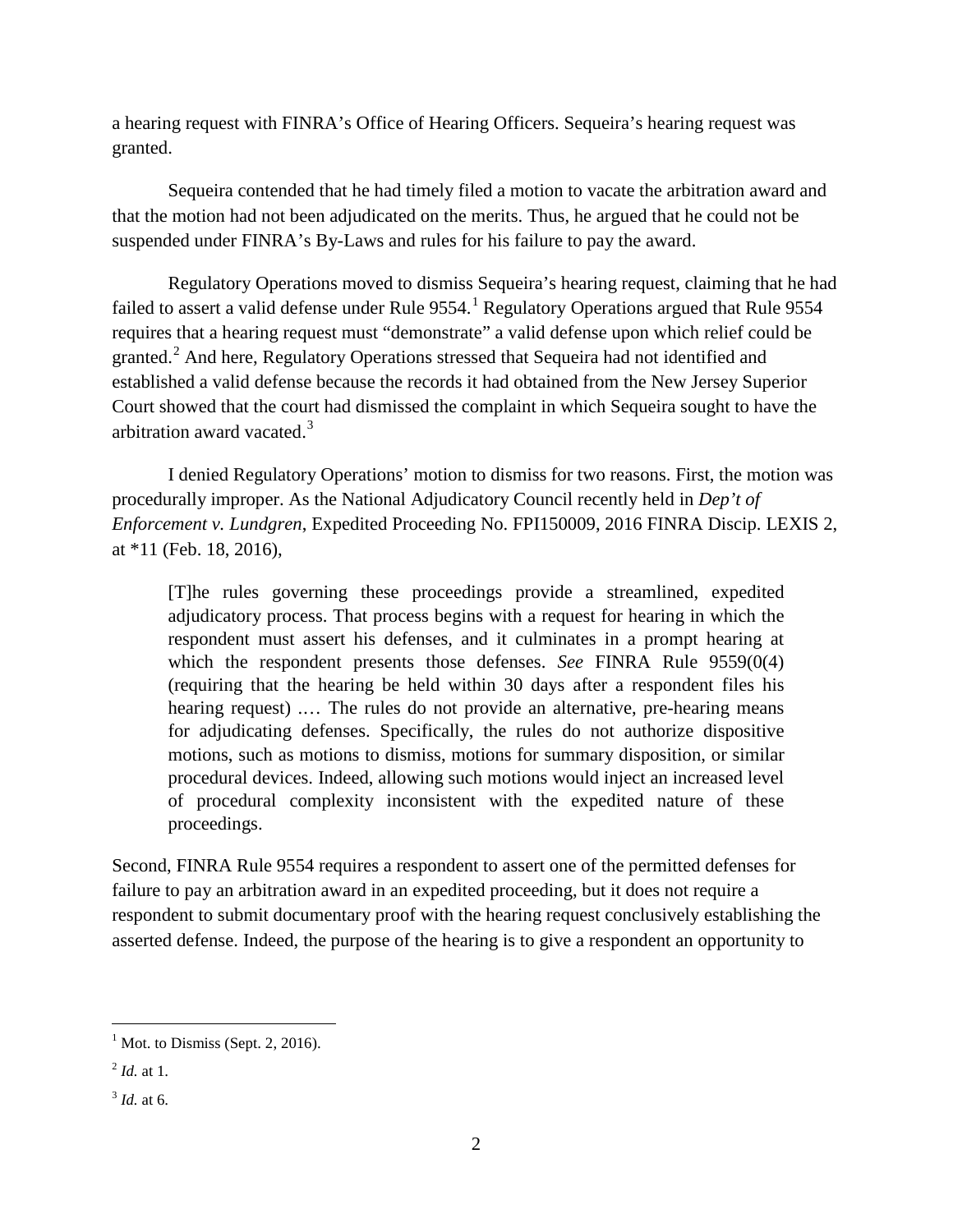present evidence in support of the permitted defense he identified with specificity in the hearing request. $4$ 

The hearing was held on September 15, 2016.

For the reasons discussed below, I conclude that Sequeira failed to establish a valid defense to the Notice of Suspension. Sequeira is therefore suspended from associating with any FINRA member firm in any capacity.

## **II. Findings of Fact**

## **A. Keith Patrick Sequeira**

Sequeira was a registered broker with Wells Fargo Advisors, LLC (and its predecessors) from 1998 until 2010.<sup>[5](#page-2-1)</sup> Wells Fargo discharged Sequeira in August 2010. Following his discharge, Sequeira associated with Royal Alliance Associates, Inc. He is registered with FINRA as a general securities representative.

## **B. Sequeira's Motion to Vacate the Arbitration Award**

An arbitration award was entered against Sequeira and in favor of Wells Fargo on August 5, 2014.<sup>[6](#page-2-2)</sup> Wells Fargo was awarded: (a) compensatory damages in the amount of \$47,462.56 plus interest at the rate of 2.45% per annum from August 25, 2010, until paid; (b) attorney's fees in the amount of \$30,000; and (c) filing fees in the amount of \$1,000.

FINRA sent Sequeira a copy of the arbitrator's decision by letter dated August 5, 2014. The letter informed Sequeira that he was obligated to pay the award in full by September 4, 2014.

Sequeira did not pay the arbitration award. Instead, on September 4, 2014, he filed a multi-count civil action against Wells Fargo, its attorneys, and FINRA in the Superior Court of New Jersey, Law Division, Monmouth County, *Keith P. Sequeira v. Wells Fargo Advisors, LLC*,

<span id="page-2-0"></span><sup>&</sup>lt;sup>4</sup> Order Denying Mot. to Dismiss (Sep. 3, 2016). However, a hearing request may be denied where a respondent fails to "set forth with specificity" one of the permitted defenses to a notice of suspension issued under Rule 9554. *See* Rule 9554(e).

<span id="page-2-1"></span> $5$  CX-1, at 4. (Complainant's exhibits are labeled "CX"; Respondent's exhibits are labeled "RX"; and the parties' joint exhibits are labeled "JX.") Sequeira was hired by Prudential Securities Incorporated (Prudential) in 1998 as a financial advisor. In 2003, Prudential merged with Wachovia Securities, LLC (Wachovia). Wachovia later changed its name to Wells Fargo.

<span id="page-2-2"></span><sup>6</sup> *Wells Fargo Advisors, LLC v. Sequeira*, No. 12-01869, 2014 FINRA Arb. LEXIS 698 (Aug. 5, 2014); JX-2.

<span id="page-2-3"></span> $^7$  JX-4.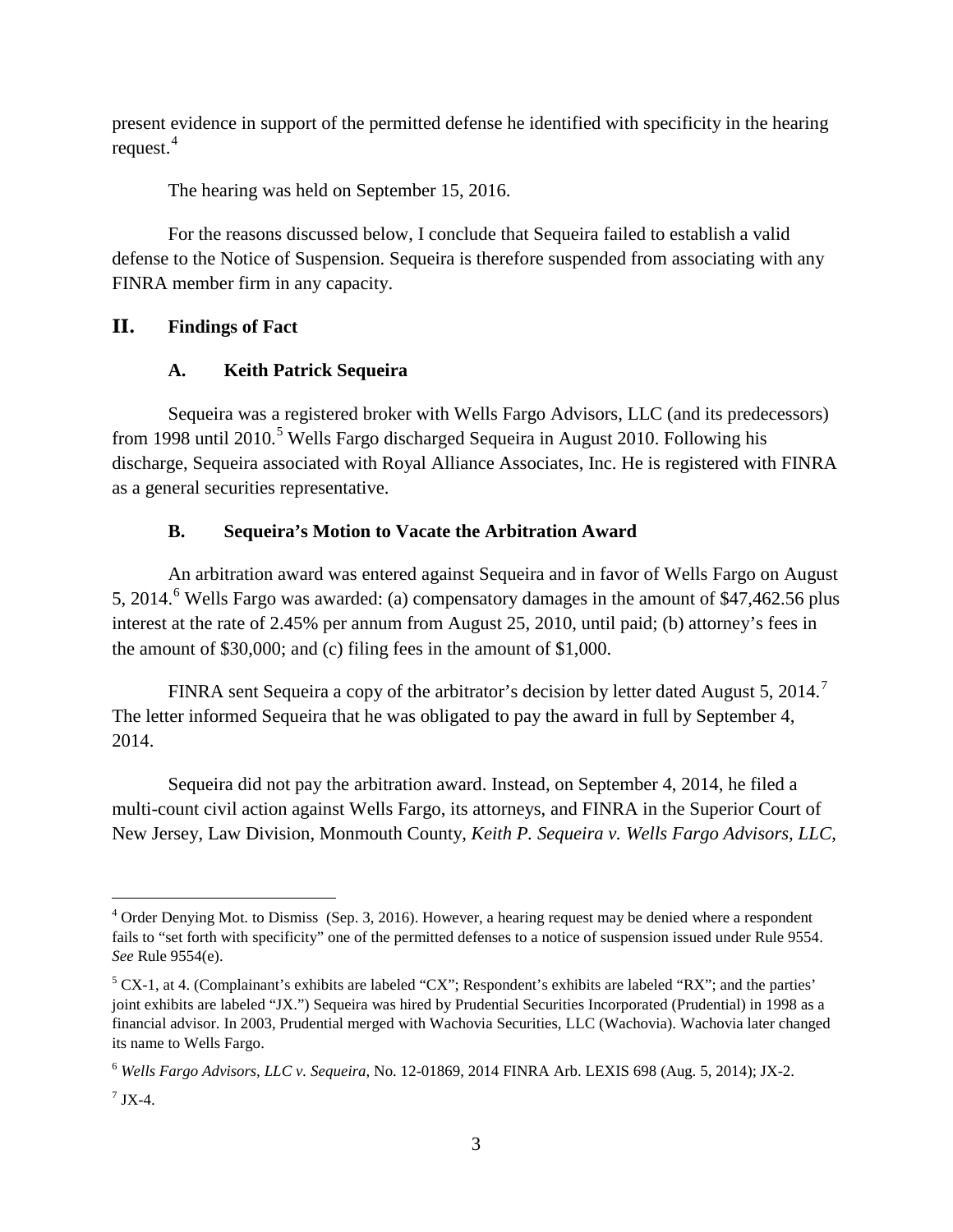Docket No. MON-L-003393-14.<sup>[8](#page-3-0)</sup> The complaint sought to vacate the arbitration award as well as to recover damages and other relief for various alleged wrongful acts and omissions. Sequeira however did not properly and timely effect service of process on the defendants. Thus, on March 27, 2015, the New Jersey Superior Court dismissed the complaint and marked the case closed.<sup>[9](#page-3-1)</sup>

Sequeira then filed a motion for reconsideration, asking the court to reinstate the complaint to the active trial list. The court denied this motion on July [10](#page-3-2), 2015.<sup>10</sup> In an attached Statement of Reasons, the court recited the procedural history of the case and found that Sequeira had not provided proof of personal service of the complaint on the defendants as required by the applicable rules of procedure.<sup>[11](#page-3-3)</sup> The court further noted that the case "remains closed."<sup>[12](#page-3-4)</sup>

For the next nearly 14 months, Sequeira took no further action with regard to the New Jersey lawsuit. Then, two years after the arbitration award was issued, and shortly after Wells Fargo advised FINRA that he had not paid the award, Sequeira attempted to perfect service of process on Wells Fargo.<sup>[13](#page-3-5)</sup> And on September 8, 2016, he filed a new motion with the New Jersey court to have the case reinstated to the active trial list.<sup>[14](#page-3-6)</sup> As of the date of the hearing in this proceeding, the New Jersey Superior Court had not ruled on this motion.[15](#page-3-7)

#### **III. Conclusions of Law**

Article VI, Section 3(b) of FINRA's By-Laws provides in pertinent part that FINRA may upon written notice suspend the registration of an associated person who fails to comply with an award of arbitrators properly rendered pursuant to FINRA's rules, where a timely motion to vacate or modify such award has not been made pursuant to applicable law or where such a motion has been denied.

Here, Sequeira concedes that the New Jersey Superior Court dismissed his lawsuit to have the arbitration award vacated. Still, he argues that his request that the court vacate the

<span id="page-3-0"></span> $8$  JX-6.

<span id="page-3-1"></span><sup>&</sup>lt;sup>9</sup> JX-10. On April 10, 2015, the court reopened the case to consider Sequeira's March 24, 2015, motion for an extension of time to file and serve an amended complaint, which the court had not addressed before it dismissed the complaint. The court denied the motion and noted that "this matter remains dismissed." JX-12, at 2.

<span id="page-3-2"></span> $10$  JX-14.

<span id="page-3-3"></span> $11$  JX-14, at 5.

<span id="page-3-4"></span> $12$  JX-14, at 7.

<span id="page-3-5"></span><sup>13</sup> *See* RX-4 and RX-7.

<span id="page-3-6"></span> $^{14}$  CX-2.

<span id="page-3-7"></span><sup>&</sup>lt;sup>15</sup> I note that as of October 11, 2016, the New Jersey Superior Court's public access Internet site reflects that that court denied Sequeira's motion on September 30, 2016.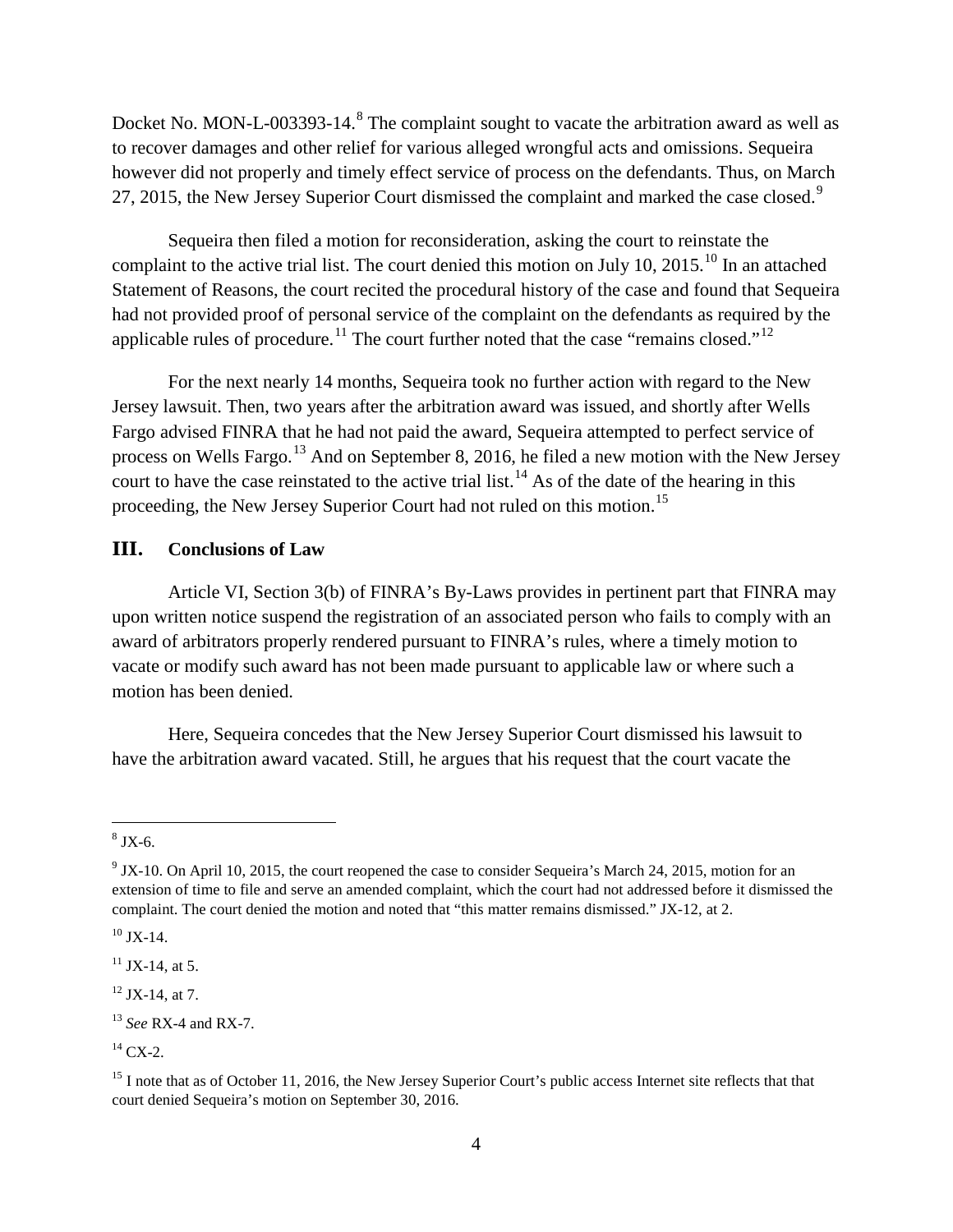arbitration award is still "pending" before the court because the order of dismissal did not adjudicate the merits of his claims. Sequeira's defense is without merit.

### **A. The Applicable Law**

FINRA's arbitration rules are "designed to provide a mechanism for the speedy resolution of disputes among members, their employees, and the public."<sup>[16](#page-4-0)</sup> An essential element of FINRA's arbitration process is the requirement that arbitration awards be honored promptly.<sup>[17](#page-4-1)</sup> Rule 13904(j) of FINRA's Code of Arbitration Procedure for Industry Disputes requires that "[a]ll monetary awards shall be paid within 30 days of receipt unless a motion to vacate has been filed with a court of competent jurisdiction." When a court denies a motion to vacate or modify an award, the award must be paid immediately, absent a court order staying compliance with the award.[18](#page-4-2)

The importance of prompt payment of arbitration awards is further reinforced by Interpretative Material ("IM") 13000(e), which provides that failure to honor an arbitration award in accordance with FINRA rules "where timely motion has not been made to vacate or modify such award pursuant to applicable law" may be deemed conduct inconsistent with just and equitable principles of trade and a violation of FINRA Rule 2010. IM-13000 further provides that "[a]ll awards shall be honored by a cash payment to the prevailing party of the exact dollar amount stated in the award … upon receipt of the award."

To ensure the prompt payment of arbitration awards, FINRA adopted FINRA Rule 9554 that allows for expedited suspension proceedings against members, associated persons, and formerly associated persons who have allegedly failed to timely pay arbitration awards.<sup>[19](#page-4-3)</sup> "FINRA's expedited proceedings under Rule 9554 use the leverage of a potential suspension to help ensure that a firm or an associated person promptly pays a valid arbitration award."<sup>[20](#page-4-4)</sup> FINRA Rule 9554(a) provides:

<span id="page-4-0"></span><sup>&</sup>lt;sup>16</sup> *Regulatory Operations v. DiPietro*, Expedited Proceeding No. ARB140066, 2015 FINRA Discip. LEXIS 24, at \*5 (June 8, 2015) (quoting *Herbert Garrett Frey*, 53 S.E.C. 146, 153 (1997)), *appeal dismissed*, Exchange Act Release No. 77398, 2016 SEC LEXIS 1036 (Mar. 17, 2016).

<span id="page-4-1"></span><sup>17</sup> *See William J. Gallagher*, 56 S.E.C. 163, 171 (2003) ("Honoring arbitration awards is essential to the functioning of the NASD arbitration system."); *Richard R. Pendleton*, 53 S.E.C. 675, 679 (1998) ("[w]e have repeatedly stated that the NASD arbitration system provides a speedy mechanism for settling disputes, which the NASD may foster by taking prompt action against those who fail … to honor arbitration awards"); NASD Notice to Members 04-57, 2004 NASD LEXIS 90 (Aug. 2004); NASD Notice to Members 00-55, 2000 NASD LEXIS 63 (Aug. 2000).

<span id="page-4-2"></span> $^{18}$  NASD Notice to Members 00-55, 2000 NASD LEXIS 63, at  $*6$  n.5 (Aug. 2000).

<span id="page-4-3"></span><sup>19</sup> NASD Notice to Members 00-55, 2000 NASD LEXIS 63 (Aug. 2000); *Richard R. Pendleton*, 53 S.E.C. 675, 679 (1998) ("the NASD arbitration system provides a speedy mechanism for settling disputes, which the NASD may foster by taking prompt action against those who fail … to honor arbitration awards").

<span id="page-4-4"></span> $20$  FINRA Regulatory Notice 10-31, 2010 FINRA LEXIS 58, at  $*3$  (June 2010).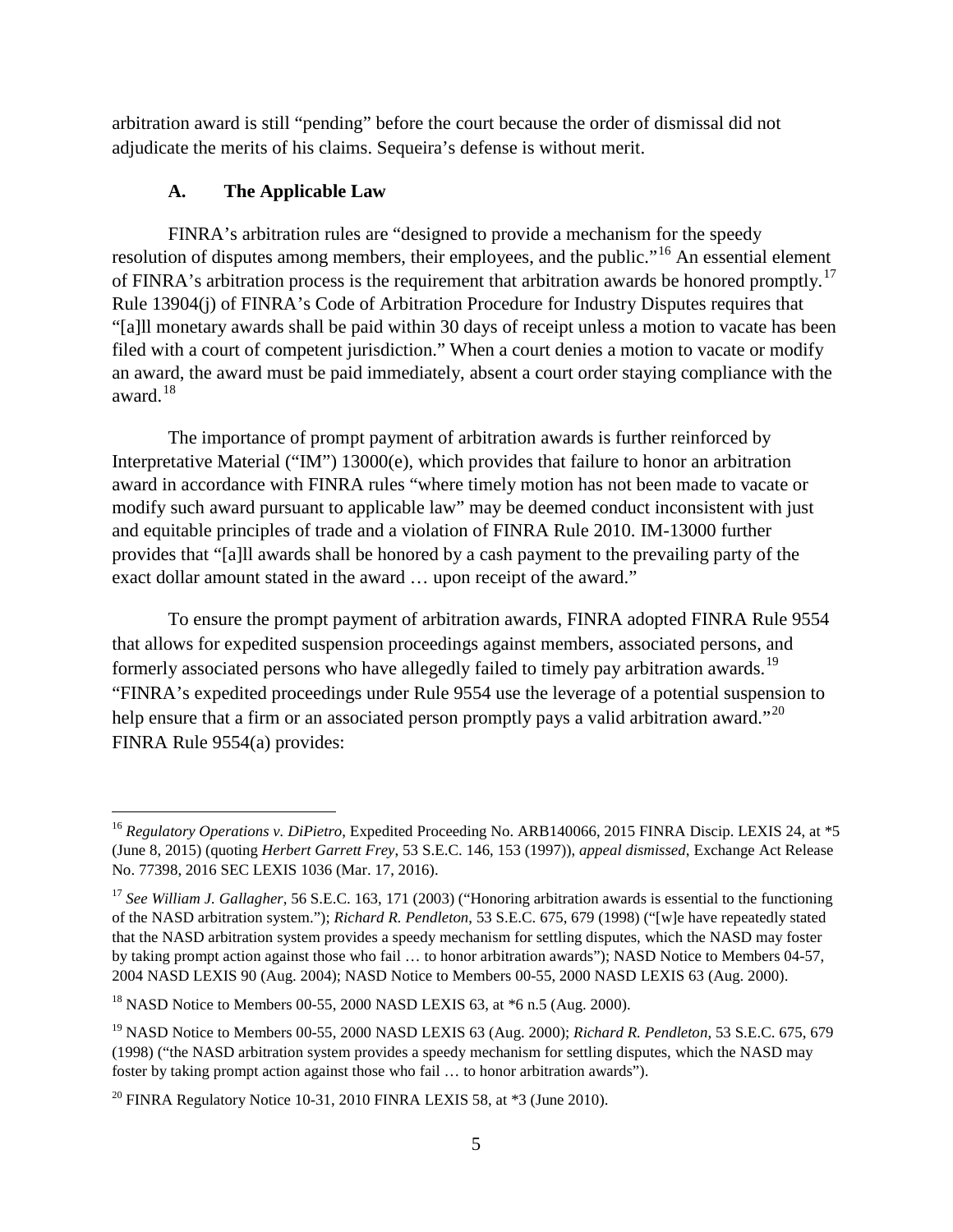If a member, person associated with a member or person subject to FINRA's jurisdiction fails to comply with an arbitration award … FINRA staff may provide written notice to such member or person stating that the failure to comply within 21 days of service of the notice will result in a suspension or cancellation of membership or a suspension from associating with any member.

FINRA Rule 9554(a) implements Article VI, Section 3(b) of the FINRA By-Laws, which provides for the suspension of any associated person who does not pay an arbitration award.

#### **B. Sequeira's Defense is Without Merit**

Sequeira does not dispute that the New Jersey Superior Court dismissed the complaint he filed to have the arbitration award vacated. Nor does he claim to have filed any other motion or application to vacate or modify the award. Instead, he rests his defense on the argument that the dismissal for failure to prosecute does not constitute a denial of his request to have the award vacated because the court did not adjudicate the merits of his claims. Thus, he reasons, his request has been continuously pending before the New Jersey Superior Court since August 4, 2014. I reject Sequeira's arguments and conclude that his defense does not excuse his failure to honor the arbitration award. Sequeira's interpretation of FINRA's By-Laws, rules, and guidance is inconsistent with the purpose of FINRA's arbitration system.

Article VI, Section 3 of FINRA's By-Laws and FINRA's rules provide a strictly limited exception to the obligation that arbitration awards be paid in cash upon receipt of the award. Rule 13904(j) provides that all monetary awards shall be paid in full within 30 days unless a motion to vacate has been filed with a court of competent jurisdiction. And where a motion is properly and timely filed, the payment obligation is suspended while the motion is pending before the court. But once the court denies the motion without an order staying compliance with the award, payment of the award is due immediately. $^{21}$  $^{21}$  $^{21}$ 

This scheme allows a person subject to a monetary award to withhold payment while the motion to vacate is pending before a court. But once the award is no longer subject to a bona fide challenge, the 30-day "grace period" to pay the award no longer applies and payment under the award is due immediately.<sup>[22](#page-5-1)</sup> The same is true whether the court dismisses the motion to vacate on substantive or procedural grounds. And it is particularly the case here, where the dismissal was the direct result of Sequeira's failure to prosecute the action. Contrary to Sequeira's argument, the fact that he filed a request to vacate the award timely under New Jersey law did not relieve him of the obligation to diligently pursue the case in good faith. To hold otherwise

<span id="page-5-0"></span><sup>&</sup>lt;sup>21</sup> *See* Notice to Members 00-55, 2000 NASD LEXIS 63, at \*6 n.5. As an alternative to a court order staying compliance with the award, FINRA permits respondent may post a supersedeas bond in an amount acceptable to FINRA.

<span id="page-5-1"></span><sup>22</sup> *Dep't of Enforcement v. LH Ross & Co.*, No. CAF040042, 2004 NASD Discip. LEXIS 57, at \*11-12 (OHO Dec. 15, 2004).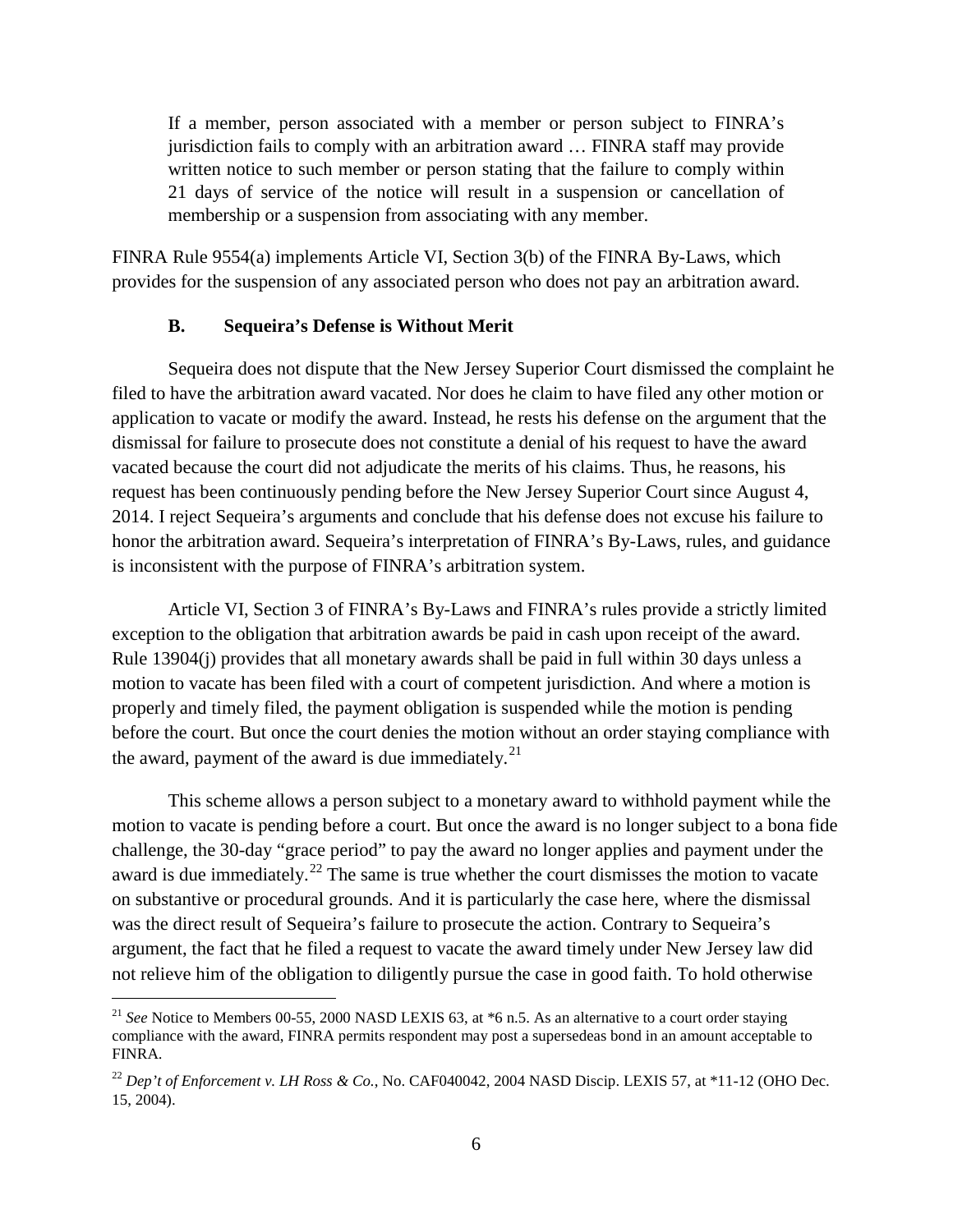would condone the unethical use of a dormant court action to forestall payment and to leverage a claimant into accepting less than the full amount due under the award.<sup>[23](#page-6-0)</sup> This strict construction of Article VI, Section 3, FINRA's rules, and IM-13000 is consistent with FINRA's goal of fostering an effective and speedy dispute resolution system.<sup>[24](#page-6-1)</sup>

I also note that this case is quite distinct from one in which an administrative dismissal of a motion to vacate is cured promptly by the moving party. Here, Sequeira waited until after FINRA sent him the Notice of Suspension before he served the long-since dismissed complaint on Wells Fargo. He offered no reason for his delay other than to argue that he felt caught in limbo while he appealed the dismissal of two other lawsuits that he had filed against Wells Fargo. But Sequeira presented no evidence to show that he could not have perfected service of the complaint that contained his request to vacate the arbitration award within the time required by the New Jersey court rules.

In brief, Sequeira argued that the latest complaint he filed in 2014 was part of his ongoing employment dispute with Wells Fargo. From the various documents Sequeira filed in this proceeding, it appears that he first filed suit against Prudential in 2008 for employment discrimination.<sup>[25](#page-6-2)</sup> Sequeira refers to this lawsuit as "Sequeira I." The New Jersey Superior Court dismissed this case on the pleadings in 2010. Sequeira appealed the court's rulings.

While Sequeira I was pending in the New Jersey Superior Court, Sequeira continued to work at Wells Fargo. And in February 2010, he received a loan from Wells Fargo in connection with a loyalty award program. The loan was evidenced by an agreement and a promissory note. It is this promissory note that formed the basis of Wells Fargo's arbitration claim against Sequeira. The promissory note contained a mandatory arbitration clause.

In 2012, while Sequeira I was on appeal, Sequeira filed a second lawsuit ("Sequeira II"), alleging substantially the same claims as those dismissed in Sequeira I. The trial court dismissed Sequeira II in November 2013. Sequeira also appealed this dismissal, and on February 26, 2016, the appellate court upheld the dismissals of both Sequeira I and II.

Sequeira's argument that he could not perfect service of the 2014 complaint against Wells Fargo because Sequeira I and II were on appeal is frivolous. His two dismissed lawsuits

<span id="page-6-0"></span> <sup>23</sup> *Cf., LH Ross & Co.*, 2004 NASD Discip. LEXIS 57, at \*17-18 (finding that respondent's dilatory tactics to pry a compromise and settlement out of the claimant constituted unethical conduct and a violation of just and equitable principles of trade).

<span id="page-6-1"></span><sup>&</sup>lt;sup>24</sup> See Dep't of Enforcement v. Shvarts, No. CAF980029, 2000 NASD Discip. LEXIS 6, at \*25 n.15 (NAC June 2, 2000) ("The purpose of the arbitration system is 'to provide speedy resolution of disputes among members, their employees, and the public.'") (quoting *James M. Bowen*, 51 S.E.C. 1152, 1153 (1994)).

<span id="page-6-2"></span><sup>&</sup>lt;sup>25</sup> In an amended complaint, Sequeira added Wachovia as a defendant. Sequeira also included other claims and respondents in Sequeira I. None of the claims in Sequeira I is relevant or material to this proceeding.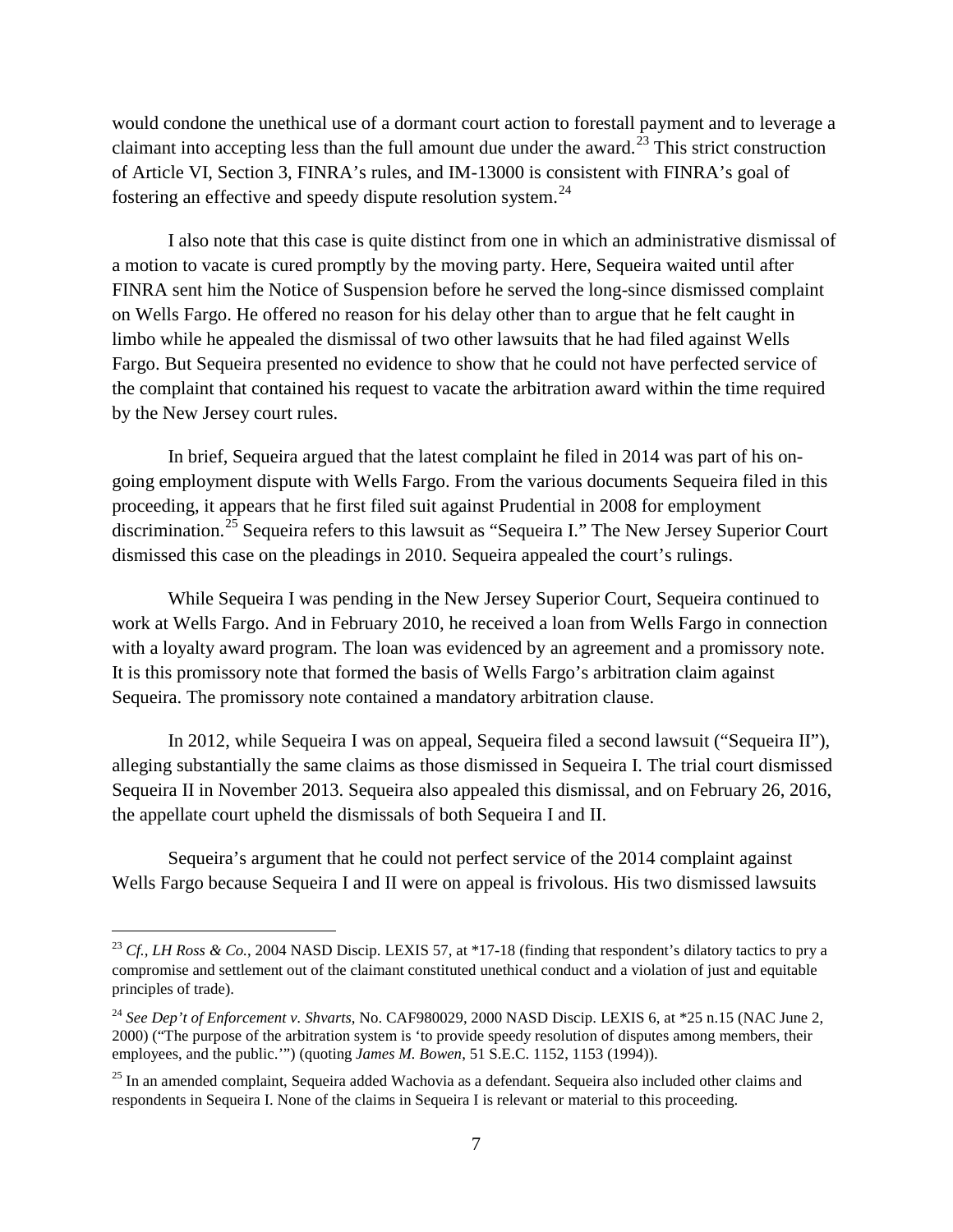against and the FINRA arbitration proceeding underlying this matter (and related challenge to the arbitration award) are procedurally independent of one another.

# **C. Sequeira's Additional Defense**

In his written submissions, Sequeira asserted an additional defense. He claimed that FINRA lacks authority under its "Constitution, By-Laws, or Rules" to take any action against him based upon the "self-serving assertions of an attorney who ... no longer represents a party in the subject arbitration."[26](#page-7-0) Sequeira complains that FINRA instituted this proceeding at the request of the attorneys who represented Wells Fargo in the arbitration proceeding although they did not enter an appearance in the case and they later refused to accept service on Wells Fargo's behalf, claiming that they no longer represented Wells Fargo.<sup>[27](#page-7-1)</sup> Although his argument is not well set out, Sequeira seems to argue that Wells Fargo (or possibly its attorney) is a necessary party to this expedited proceeding. Sequeira's defense is specious. FINRA's authority to institute a regulatory proceeding to suspend an individual who fails to honor an arbitration award is founded on Article VI, Section 3(b) of FINRA's By-Laws and FINRA Rule 9554. Under Rule 9554, once FINRA initiates an expedited proceeding, it is the respondent's burden to prove one of the permitted defenses to the Notice of Suspension. An arbitration claimant is not a necessary party to that determination.

# **IV. Conclusion**

In sum, I conclude that the arbitration award became final when, on March 27, 2015, the New Jersey Superior Court dismissed Sequeira's complaint seeking to have the award vacated, and payment in full was then immediately due under FINRA's rules.

# **V. Order**

Under Rule 9559(n), I have broad discretion to impose an appropriate sanction in this expedited proceeding. Rule 9559(n) provides that the Hearing Officer "may approve, modify or withdraw any and all sanctions, requirements, restrictions or limitations imposed by the notice and … may also impose any other fitting sanction …. and may impose costs."

I suspend Sequeira from associating with any FINRA member firm in any capacity as of the date of this decision. The suspension shall automatically convert to a bar if Sequeira does not provide sufficient documentary evidence to FINRA Regulatory Operations on or before [insert date 30 days from decision date], showing: (1) he paid the award in full; (2) he entered into a written settlement agreement with Wells Fargo, and he is current in his obligations under the terms of the settlement agreement; or (3) he filed a bankruptcy petition in U. S. Bankruptcy

<span id="page-7-0"></span> $26$  JX-1, at 3.

<span id="page-7-1"></span><sup>27</sup> *See* JX-7; RX-4.